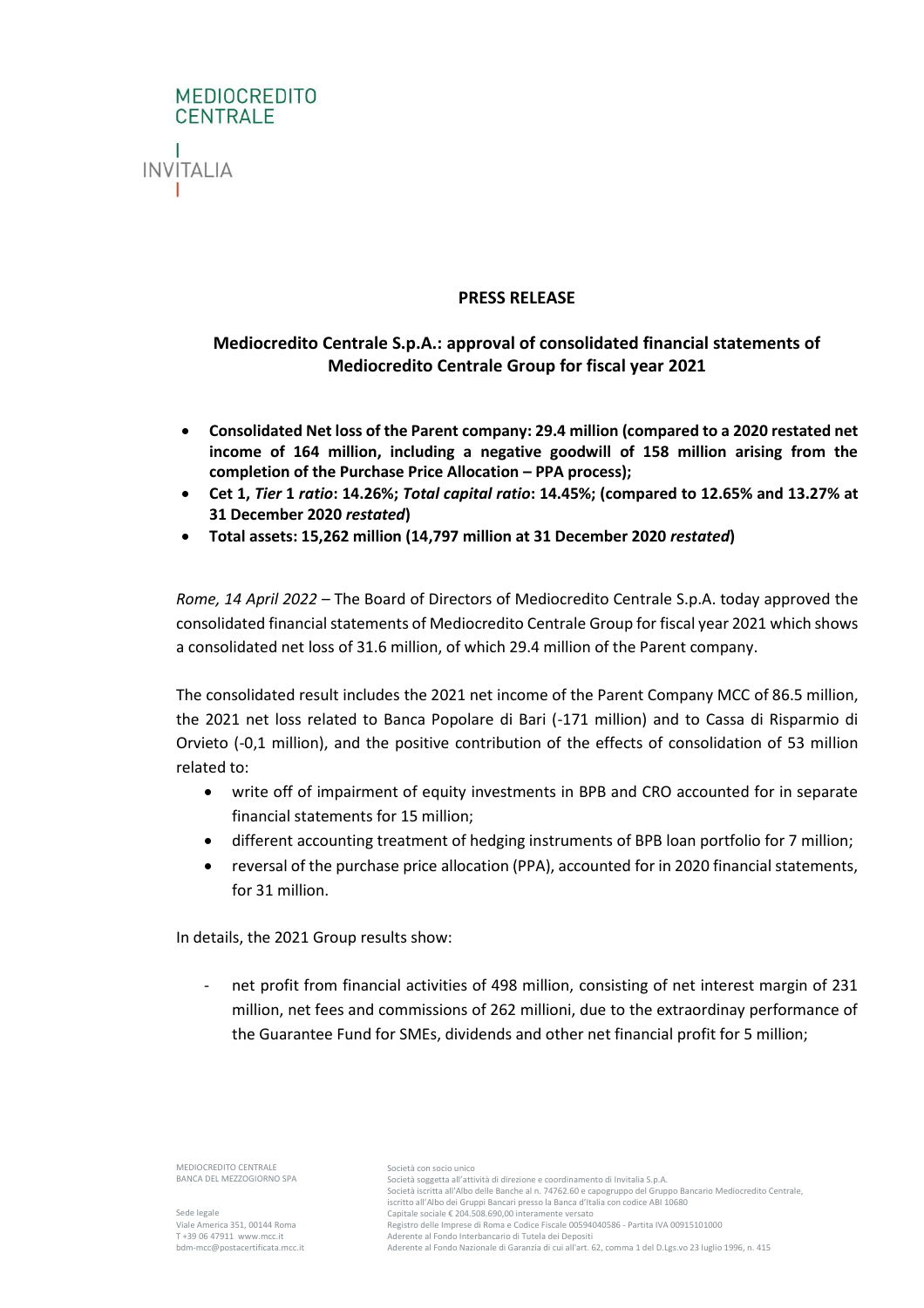

- net impairment for credit risk equal to 117 million, aimed to preserve adequate coverage levels of the loan portfolio;
- administrative costs of 371 million (of which 246 million related to staff cost, including the net provision of 44 million to the incentivized retirement fund of BPB, and other administrative costs of 125 million), with a cost income equal to 76%;
- net provisions for risk and charges of 22 million, mainly cosisting of provisions for legal claims.

With reference to own funds ratios, CET1 ratio and Tier 1 ratio are both equal to 14.26%, Total Capital Ratio is equal to 14.45%.

In the 2021 consolidated financial statements the final outcomes of the Purchase Price Allocation (PPA) on the assets and liabilities of Banca Popolare di Bari and Cassa di Risparmio di Orvieto as at 15 October 2020. The end of the process, happened within one year from the acquisition of control as required by IFRS 3, and the accounting of the related effects, determined a restatement of comparative data as of 31 December 2020, with a negative effect on net income and shareholders equity of 32.6 million, of which 30.6 million of the Parent company.

Consolidated financial statements as at 31 December 2021 show:

# *Balance sheet data*

**Financial assets valued at amortised cost, of which Loans and receivables to customers equal to 8,596 million** (10,124 million as at 31 December 2020 *restated*);

**Financial assets valued at fair value with impact on overall profitability equal to 2,151 million** (1,053 million as at 31 December 2020 *restated*);

**Financial liabilities valued at amortised cost equal to 13,541 million** (13,194 million as at 31 December 2020 *restated*);

**Shareholders' Equity equal to 892 million** (919 million as of 31 December 2020 *restated*);

**Cet 1, Tier 1 ratio equal to 14.26%** (12.65% as at 31 December 2020 *restated*);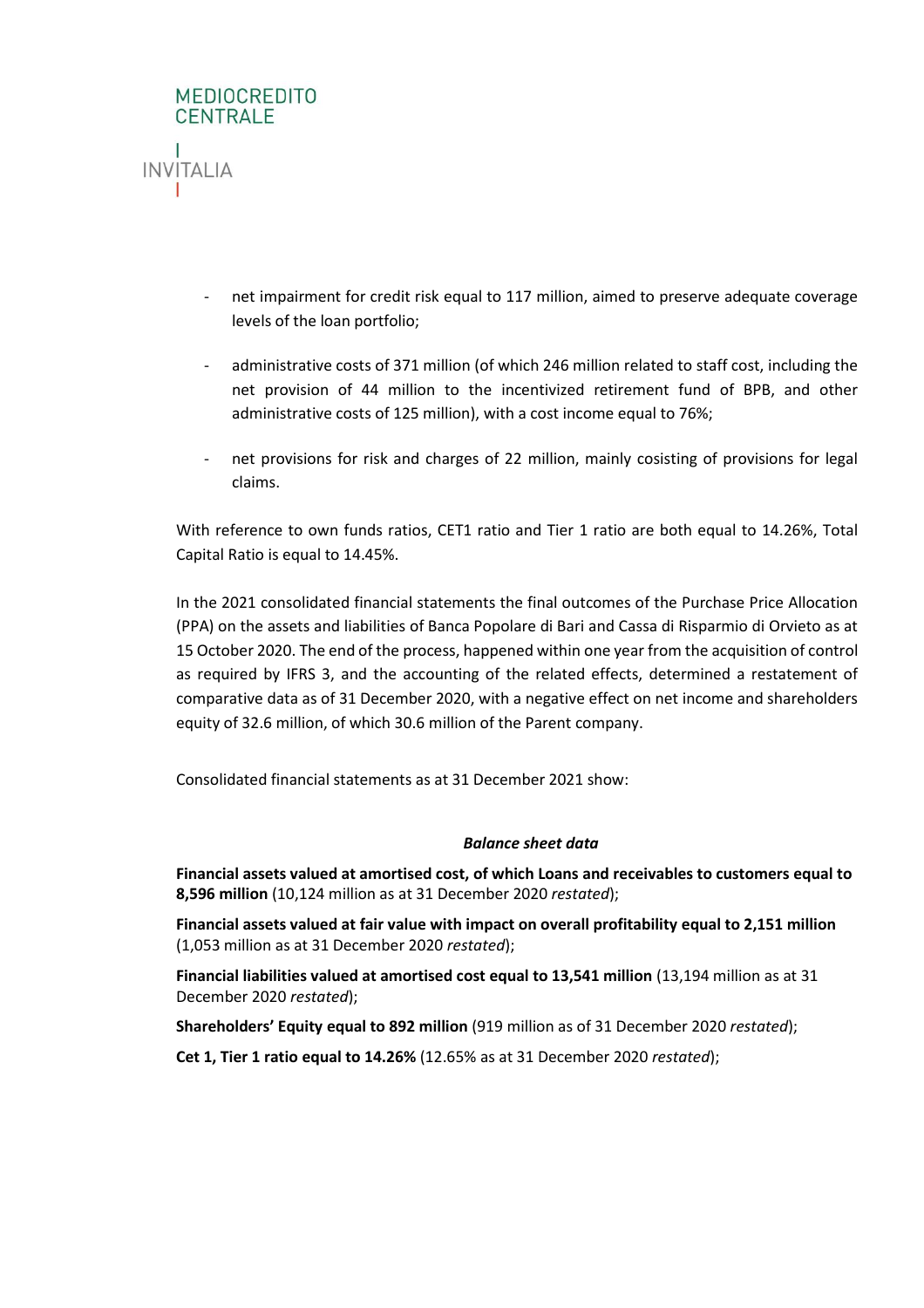

.

**Total Capital ratio equal to 14.45%** (13.27% as at 31 December 2020 *restated*).

# *Income statement<sup>1</sup>data*

**Net interest margin equal to 231 million** (64 million as of 31 December 2020 *restated*) **Net fees and commissions equal to 262 million** (142 million as of 31 December 2020 *restated*);

**Net profit from financial equal to 498 million** (216 million as of 31 December 2020 *restated*);

**Operating costs equal to -401 million** (positive for 27 million as of 31 December 2020 *restated*, including *negative goodwill* of 158 million)**.**

On 24 March 2022 the Group received from Bank of Italy the communication of start of the process aimed to establish the capital requirements applicable to MCC Group, as outcome of the first Supervisory Review and Evaluation Process – SREP. The process will be concluded in 90 days.

\*\*\*\*\*\*\*

<sup>&</sup>lt;sup>1</sup> It should be noted that the restated 2020 consolidated income statement includes BPB and CRO results for a 2.5 month period, from 16 October 2020 (the beginning of the ordinary management of BPB after the special administration) to 31 December 2020. Therefore 2020 economic data are not comparable with 2021 economic data, in which the results of all the Group entities are related to a 12 month period.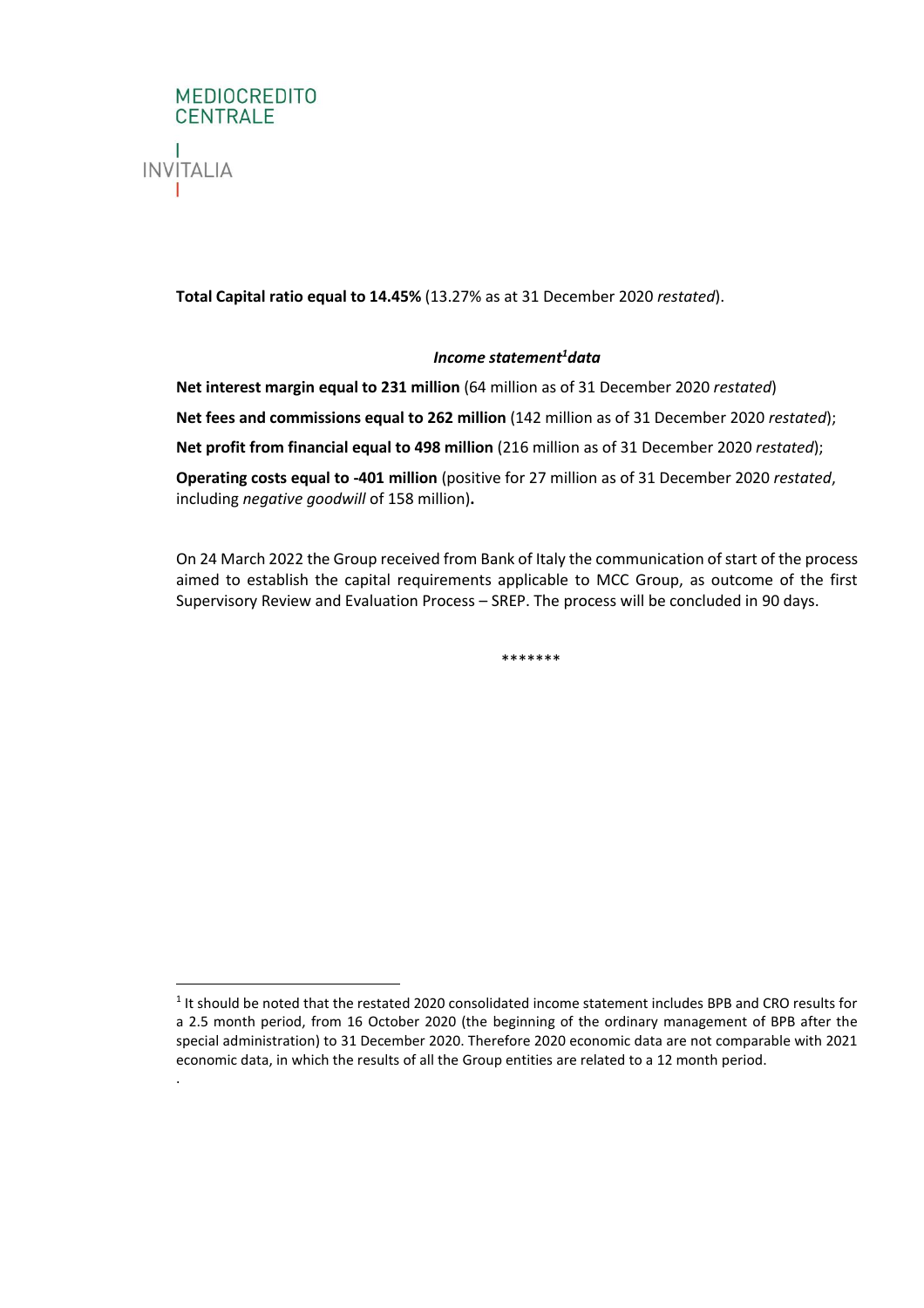

# *Representation of Manager responsible for preparing the company's financial reports*

The undersigned Elena De Gennaro, in her capacity as Manager responsible for preparing the company's financial reports of Mediocredito Centrale S.p.A.

# ATTESTS

in compliance with the provisions of article 154-bis, paragraphs 2, of Italian Legislative Decree no. 58 of 24 February 1998, that the financial information included in this press release corresponds with the entries in the accounting ledgers and documents.



Rome, 14 April 2022

For further information: Chief Financial Officer Elena De Gennaro Tel: 06 4791 2100 Email: [elena.degennaro@mcc.it](mailto:elena.degennaro@mcc.it)

Mediocredito Centrale - Banca del Mezzogiorno S.p.A., Viale America n. 351 (00144 Roma) [www.mcc.it](http://www.mcc.it/)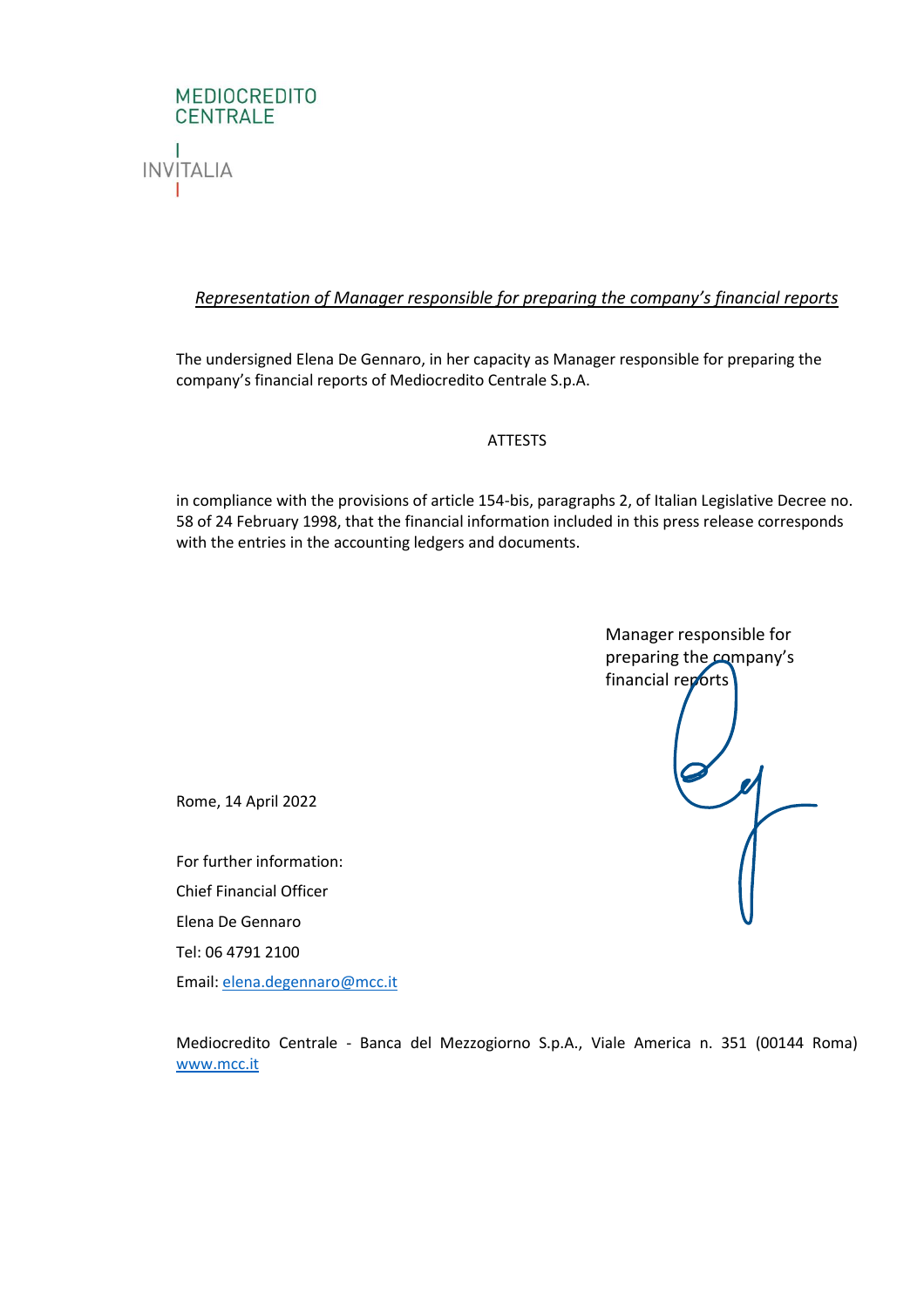

The consolidated balance sheet and consolidated income statement are hereby attached. Please consider that the external independent audit is still in progress

 $\overline{\phantom{a}}$ 

 $\overline{\phantom{0}}$ 

#### **CONSOLIDATED BALANCE SHEET**

|                                                                                                  | 31/12/2021 | 31/12/2020<br>restated |
|--------------------------------------------------------------------------------------------------|------------|------------------------|
| 10. Cash and cash balances                                                                       | 588,489    | 202,291                |
| 20. Financial assets at FV with effects on P&L                                                   | 67,459     | 105,187                |
| a) financial assets at FV with effects on P&L held for<br>trading                                | 4,137      | 4,183                  |
| b) financial assets designed at fair value                                                       |            |                        |
| c) financial assets mandator designed at fair value                                              | 63,322     | 101,004                |
| Financial assets valued at fair value with impact on overall<br>30.<br>profitability             | 2,151,142  | 1,052,790              |
| 40. Financ. Assets valued at amortized cost                                                      | 11,644,964 | 12,517,822             |
| a) loans and receivables to banks                                                                | 3,048,602  | 2,394,073              |
| b)<br>loans and receivables to customers                                                         | 8,596,362  | 10,123,749             |
| 50. Derivatives used for hedging                                                                 | 72,272     | 90,202                 |
| Fair value changes of the hedged items in portfolio, hedge<br>60.<br>of interest rate risk (+/-) |            |                        |
| 70. Equity investments                                                                           | 564        | 564                    |
| 80. Technical reserves charged to reinsurers                                                     |            |                        |
| 90. Tangible assets                                                                              | 181,751    | 197,853                |
| 100. Intangible assets                                                                           | 2,958      | 3,439                  |
| of which:                                                                                        |            |                        |
| - goodwill                                                                                       |            |                        |
| 110. Tax assets                                                                                  | 389,053    | 485,291                |
| a) current                                                                                       | 127,172    | 165,198                |
| b) deferred                                                                                      | 261,881    | 320,093                |
| Non current assets and disposal groups classified as held<br>120.<br>for sale                    |            |                        |
| 130. Other assets                                                                                | 163,542    | 141,557                |
| <b>Total Assets</b>                                                                              | 15,262,194 | 14,796,996             |
|                                                                                                  |            |                        |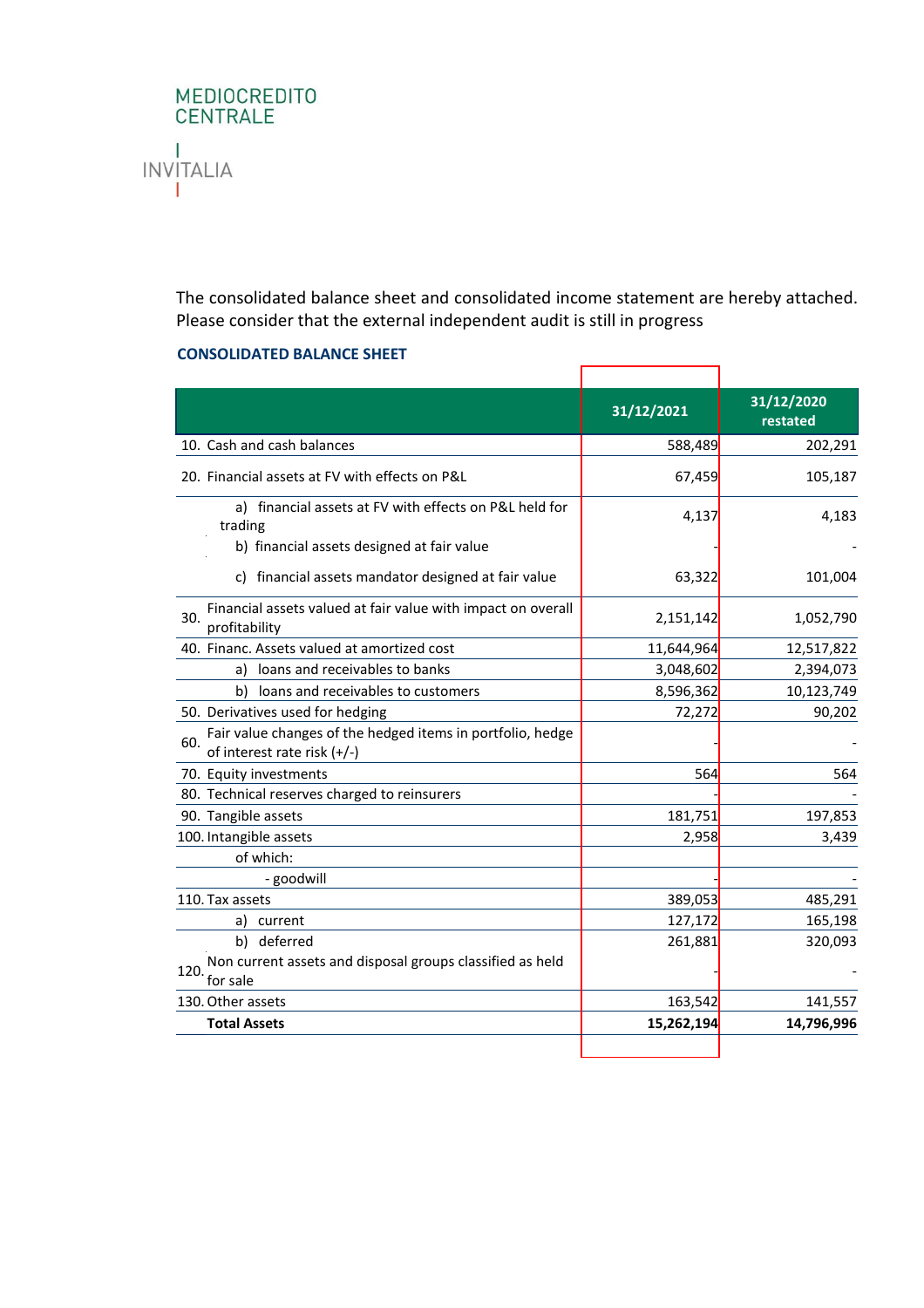# MEDIOCREDITO<br>CENTRALE  $\mathbf{I}$ **INVITALIA**  $\mathbf{L}$

# **continued: CONSOLIDATED BALANCE SHEET**

| <b>Liabilities and Shareholders' equity</b>                   | 31/12/2021 | 31/12/2020<br>restated |
|---------------------------------------------------------------|------------|------------------------|
| 10. Financial liabilities valued at amortized cost            | 13,541,298 | 13,193,729             |
| deposits from banks<br>a)                                     | 3,644,216  | 3,394,460              |
| b)<br>deposits from customers                                 | 9,111,513  | 8,700,045              |
| debt certficates including bonds<br>C)                        | 785,569    | 1,099,224              |
| 20. Financial liabilities held for trading                    | 10,692     | 29,944                 |
| 30. Financial liabilities designated at Fair Value            |            |                        |
| 40. Derivatives used for hedging                              | 1,264      |                        |
| 60. Tax liabilities                                           | 17,255     | 23,988                 |
| a)<br>current                                                 | 4,186      | 6,797                  |
| deferred<br>b)                                                | 13,069     | 17,191                 |
| 80. Other liabilities                                         | 435,067    | 282,924                |
| 90. Provision for employee severance pay                      | 34,604     | 41,851                 |
| 100. Provisions for risks and charges                         | 330,215    | 305,356                |
| a) commitments and guarantees given                           | 10,749     | 12,724                 |
| b) pensions and other post retirement benefits<br>obligations | 5,304      | 6,483                  |
| c) other                                                      | 314,162    | 286,149                |
| 120. Revaluation reserves                                     | (5, 479)   | 766                    |
| 130. Redeemable shares                                        |            |                        |
| 140. Equity instruments                                       |            |                        |
| 150. Reserves                                                 | 697,570    | 523,668                |
| 155 of which interim dividends                                |            |                        |
| 160. Share premium                                            |            |                        |
| 170. Issued capital                                           | 204,509    | 204,509                |
| 180. Treasury shares (-)                                      |            |                        |
| 190. Minorities $(+/-)$                                       | 24,565     | 25,962                 |
| 200. Net Profit (Loss) for the year (+/-)                     | (29, 366)  | 164,299                |
| <b>Total liabilities and Shareholders' Equity</b>             | 15,262,194 | 14,796,996             |
|                                                               |            |                        |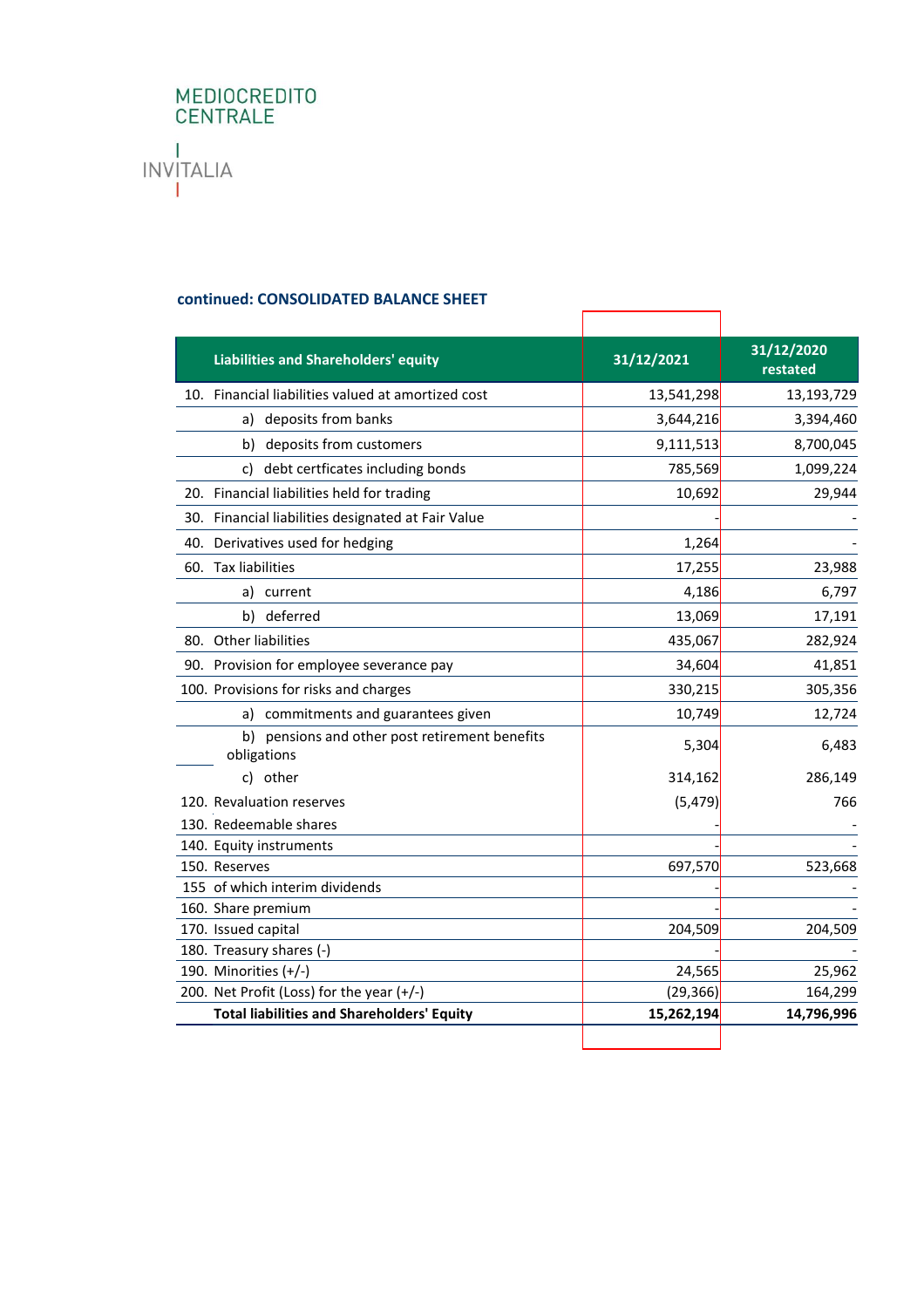# MEDIOCREDITO<br>CENTRALE  $\mathbf{I}$ **INVITALIA**  $\mathbf{L}$

# **CONSOLIDATED INCOME STATEMENT**

|      | <b>Item</b>                                                                                                           | 31/12/2021 | 31/12/2020<br>restated |
|------|-----------------------------------------------------------------------------------------------------------------------|------------|------------------------|
| 10.  | Interest income and similar revenues                                                                                  | 304,929    | 95,389                 |
|      | of which: interest income calculated using the effective<br>interest method                                           | 167,130    | 36,320                 |
| 20.  | Interest expenses and similar charges                                                                                 | (73, 485)  | (31, 137)              |
| 30.  | Net interest margin                                                                                                   | 231,444    | 64,252                 |
| 40.  | Fee and commission income                                                                                             | 271,845    | 145,644                |
| 50.  | Fee and commission expenses                                                                                           | (10, 341)  | (3, 424)               |
| 60.  | Net fee and commission                                                                                                | 261,504    | 142,220                |
| 70.  | Dividends and similar revenues                                                                                        | 1,860      | 769                    |
| 80.  | Net income financial assets and liabilities held for trading                                                          | 9,788      | (66)                   |
| 90.  | Fair value adjustment in hedge accounting                                                                             | 222        | 26                     |
| 100. | Gains and losses on disposal of:                                                                                      | 21,968     | 8,517                  |
|      | a) Financial assets at amortized cost                                                                                 | 18,819     | (434)                  |
|      | b) financial assets at fair value with impact on overall<br>profitability                                             | 3,148      | 8,789                  |
|      | c) financial liabilities                                                                                              | 1          | 162                    |
| 110. | Net gains and losses on financial assets/liabilities designated at<br>fair value with impact on overall profitability | (28, 741)  | (165)                  |
|      | a) net result of financial assets and liabilities valued at fair<br>value                                             |            |                        |
|      | b) net result of other financial assets that are measured at fair<br>value                                            | (28, 741)  | (165)                  |
|      | 120. Operating income                                                                                                 | 498,045    | 215,553                |
| 130. | Net impairment/write-backs for credit risk related to:                                                                | (117, 100) | (86, 239)              |
|      | a) financial assets at amortized cost                                                                                 | (117, 031) | (85, 771)              |
|      | b) financial assets measured at fair value with an impact on<br>overall profitability                                 | (69)       | (468)                  |
| 140. | Profit/loss from contract changes without cancellation                                                                | (1, 566)   | 118                    |
| 150. | Net profit from financial activities                                                                                  | 379,379    | 129,432                |
| 180. | Net profit from financial and insurance activities                                                                    | 379,379    | 129,432                |
|      | 190. Administrative costs:                                                                                            | (371,040)  | (104, 458)             |